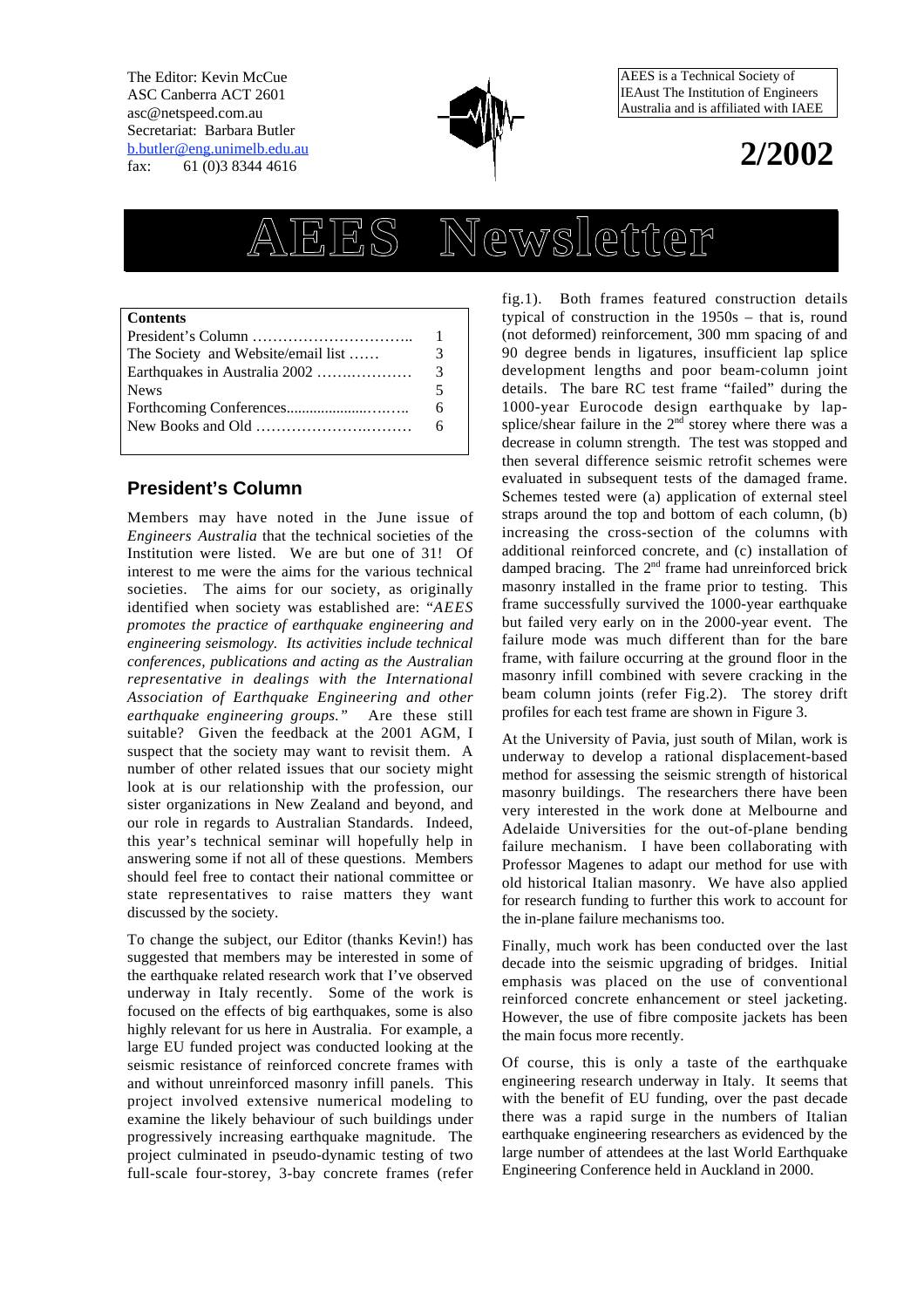Finally, I should note that preparations are well in hand for our annual technical meeting. As noted in the earlier newsletter, this year's theme is "*Total Risk Management in the privatized (de-engineered public sector) era".* In keeping with this focus and sentiments from last year's AGM, we will have keynote speakers from Emergency Management Australia and the State Emergency Services, as well as many interesting talks from representatives of the media, insurance, fire/police and local government sectors. Combined with seismological and engineering papers, it promises to be an informative two days.



**Fig. 1** – Test frames prior to testing at Joint Research Centre, Ispra, Italy



**Fig.2** – Ground floor damage during 2000 year earthquake test (stopped).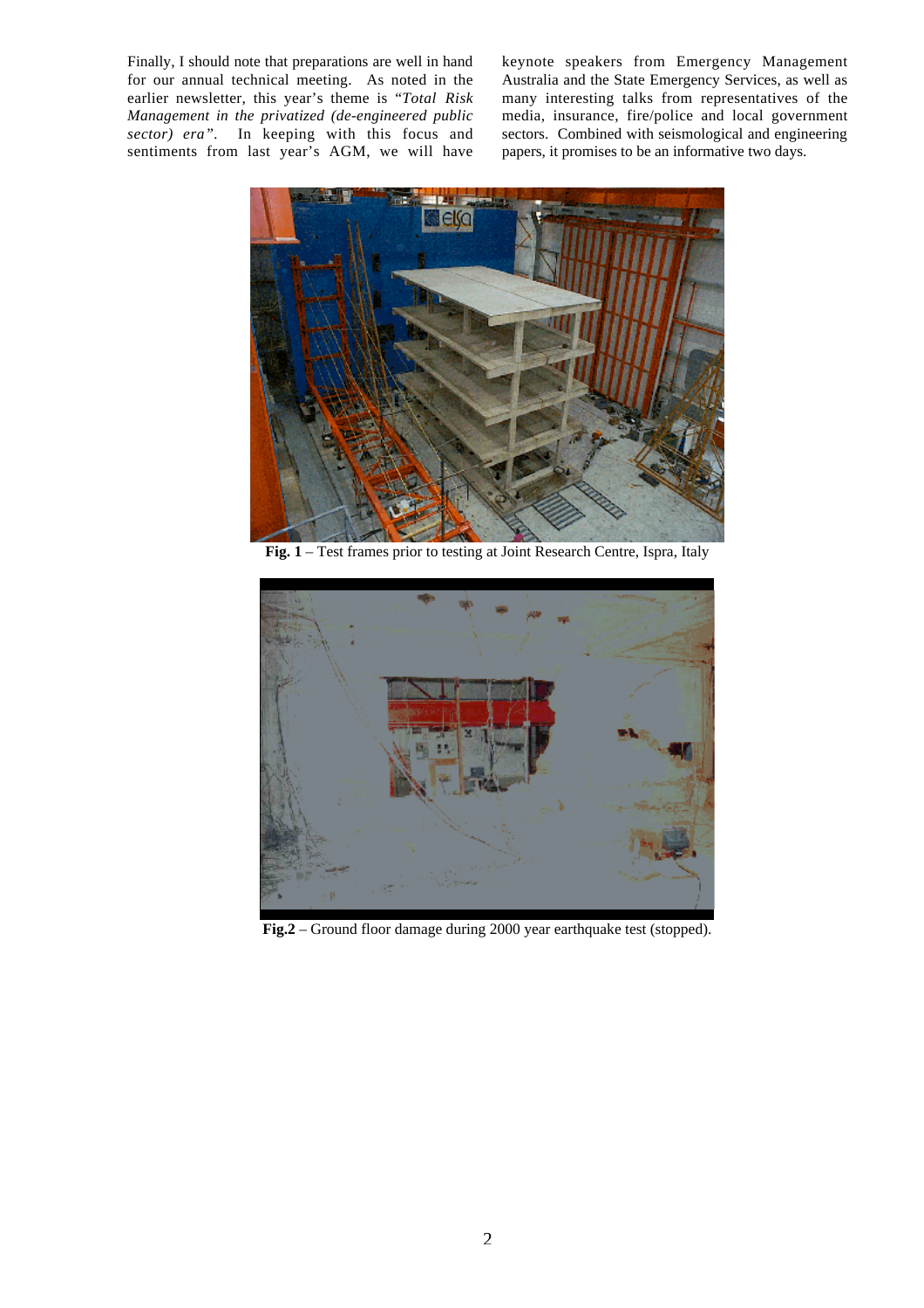



I look forward to seeing many of you in Adelaide at that time (17-18 October).

*Mike Griffith*

#### **The Society's Executive**

| <b>President -</b>             | Prof Mike Griffith (Adelaide Uni) |  |  |  |
|--------------------------------|-----------------------------------|--|--|--|
| Secretary -                    | David Love (PIRSA)                |  |  |  |
| Treasurer -                    | Peter McBean (Wallbridge and      |  |  |  |
| Gilbert)                       |                                   |  |  |  |
| The state representatives are: |                                   |  |  |  |
| NSW                            | Michael Neville                   |  |  |  |
| Old                            | Russell Cuthbertson               |  |  |  |
| Vic                            | John Wilson                       |  |  |  |
| <b>Tas</b>                     | Vagn Jensen                       |  |  |  |
| ACT                            | Gerhard Horoschun                 |  |  |  |
| SА                             | Jim Wilson                        |  |  |  |
| WА                             | Peter Gregson                     |  |  |  |
|                                |                                   |  |  |  |

- IAEE National Delegate to 2004 is John Wilson (The University of Melbourne).
- The AEES Webmaster is Vaughan Wesson (SRC)
- Barbara continues to manage the Secretariat from The University of Melbourne.

## **The Society website/email list**

Dear AEES Members,

The AEES web site is at www.aees.org.au. Any contribution from you on the following topics is most welcome

- details of interesting recent publications
- significant research projects in earthquake engineering (in Australia?)
- links to other relevant Web sites

Please send me your contributions/suggestions via email.

The AEES email list is operated by the Seismology Research Centre, Melbourne. If you would like to register please notify me at vaughan@seis.com.au

Vaughan Wesson

#### **Earthquakes in Australia ML ≥ 2 May - August 2002**

The sequence at Burakin WA continued through to August though at a diminishing rate. The largest earthquake in the period was the ML 4.4 event in central Tasmania on 15 June that was widely felt and well reported by the media. It caused no damage. We have included many of the small events recorded by Geoscience Australia, SRC and PIRSA to illustrate just how many events occur in the Australian region. There were events in or close to all states and territories.

Many of these smaller events are felt and worry local residents, some of them even cause minor nonstructural damage when the epicentre is very close to an old non-engineered building.

| Da | <b>UTC</b> | Lat   | Long             | M   | Place                                |
|----|------------|-------|------------------|-----|--------------------------------------|
| te | Time       | °S    | $\,{}^\circ\! E$ |     |                                      |
|    | May 2002   |       |                  |     |                                      |
| 02 | 40514.48   | 17.74 | 119.60           | 3.4 | <b>Rowley Shoals</b><br>WA           |
| 02 | 214838.3   | 25.56 | 151.11           | 3.0 | Felt by many<br>residents of         |
|    |            |       |                  |     | Eidsvold Qld.                        |
| 03 | 210718.8   | 32.59 | 116.89           | 1.6 | Pingelly WA.                         |
| 04 | 13722.48   | 32.07 | 117.74           | 2.7 | Corrigin WA.                         |
| 04 | 161143.6   | 33.52 | 138.32           | 1.9 | Clare area SA.                       |
| 04 | 184737.0   | 31.69 | 138.78           | 2.9 | NE Hawker SA*                        |
| 04 | 223831.1   | 38.71 | 145.75           | 2.8 | C Paterson Vic.<br>felt in Inverloch |
| 05 | 94050.59   | 28.75 | 116.03           | 1.8 | Morowa WA                            |
| 05 | 95258.92   | 34.03 | 117.82           | 1.5 | Gnowangerup<br><b>WA</b>             |
| 06 | 25440.85   | 19.87 | 133.94           | 2.6 | Tennant Ck NT                        |
| 07 | 224447.9   | 28.60 | 149.40           | 2.4 | Goondiwindi Qld                      |
| 07 | 225827.8   | 30.54 | 117.04           | 2.0 | Burakin WA.                          |
| 08 | 111823.7   | 30.50 | 117.05           | 3.2 | Burakin WA.                          |
| 09 | 164720.5   | 30.55 | 117.03           | 2.1 | Burakin WA                           |
| 10 | 114253.4   | 33.51 | 135.88           | 2.7 | Near Loch SA*                        |
| 10 | 204900.4   | 33.95 | 134.79           | 2.5 | Cap Island SA.                       |
| 11 | 132611.8   | 35.91 | 148.93           | 2.3 | <b>Adaminaby NSW</b>                 |
| 11 | 135034.9   | 25.02 | 113.19           | 2.9 | Indian Ocean WA                      |
| 11 | 142950.6   | 28.85 | 116.34           | 2.0 | <b>Barnong WA</b>                    |
| 11 | 145030.5   | 28.67 | 116.29           | 2.3 | <b>Barnong WA</b>                    |
| 11 | 194349.9   | 36.31 | 148.93           | 1.8 | Berridale NSW                        |
| 16 | 111648.3   | 30.54 | 117.04           | 2.6 | Burakin WA.                          |
| 17 | 4101.33    | 33.05 | 138.76           | 2.0 | Peterborough*SA                      |
| 17 | 165523.6   | 30.63 | 118.03           | 2.1 | Near Beacon WA                       |
| 17 | 231728.9   | 35.27 | 148.32           | 1.6 | Tumut NSW.                           |
| 19 | 173502.9   | 30.54 | 117.04           | 1.5 | Burakin WA.                          |
| 21 | 85735.87   | 30.57 | 117.04           | 1.6 | Burakin WA.                          |
| 23 | 33945.05   | 30.84 | 116.70           | 1.5 | Burakin WA.                          |
| 23 | 130103.8   | 37.97 | 146.40           | 2.0 | Erica Vic.                           |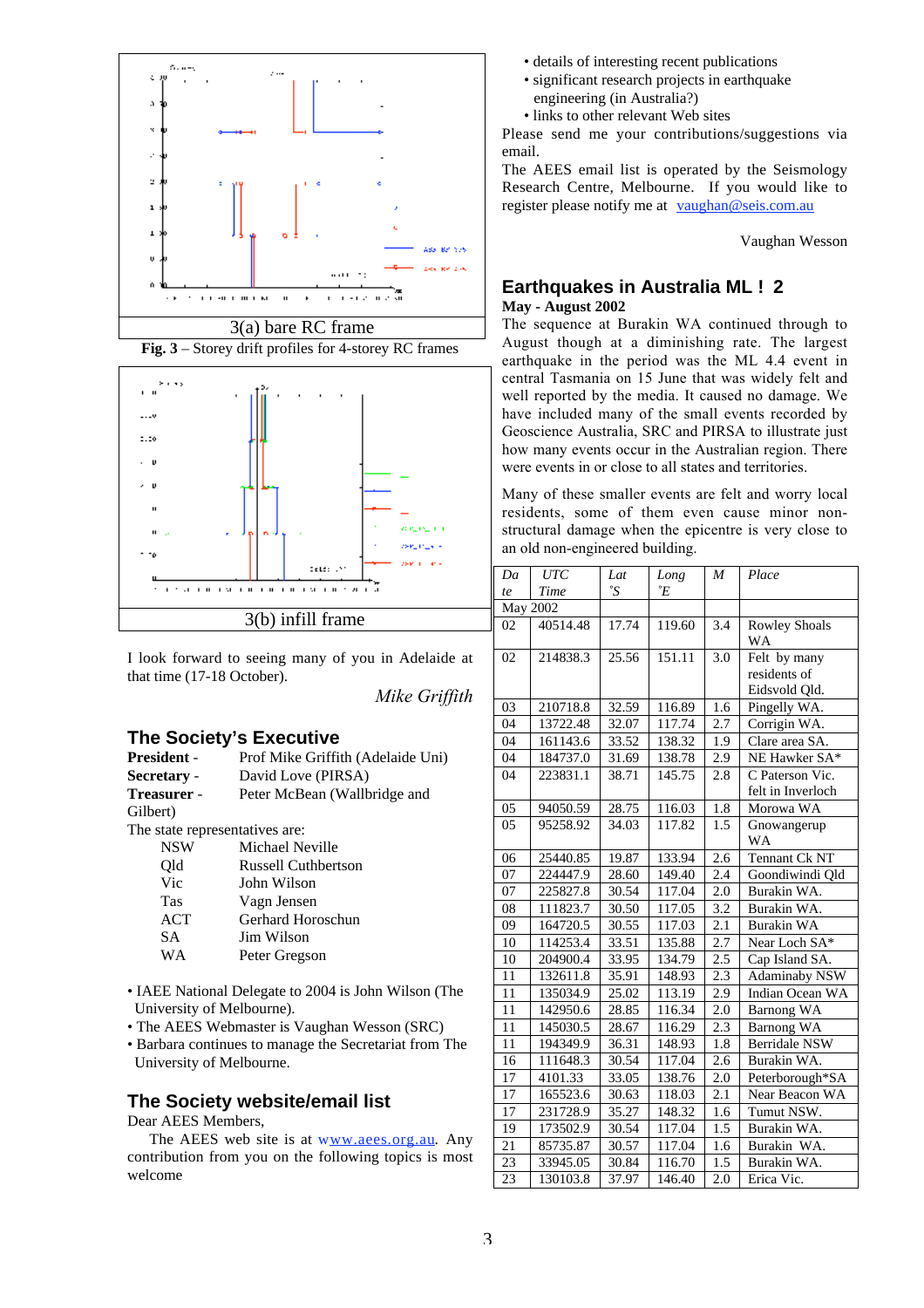| 24              | 25136.21            | 31.37          | 117.68           | 1.5              | Kellerberrin WA                                     | 03              | 40533.5              | 30.56          | 117.07           | 1.7        | Burakin WA.                       |
|-----------------|---------------------|----------------|------------------|------------------|-----------------------------------------------------|-----------------|----------------------|----------------|------------------|------------|-----------------------------------|
| 25              | 140834.7            | 30.54          | 117.06           | 2.8              | Burakin WA.                                         | 03              | 150940.5             | 34.41          | 138.90           | 2.3        | SW Kapunda SA                     |
| 26              | 44849.12            | 30.55          | 117.08           | 2.7              | Burakin WA.                                         | 04              | 12642.61             | 30.52          | 117.06           | 2.3        | Burakin WA.                       |
| $26\,$          | 112614.4            | 30.56          | 117.05           | 1.6              | Burakin WA.                                         | 04              | 41008.59             | 31.59          | 138.73           | 2.3        | Felt at Willow                    |
| 27              | 55136.8             | 30.54          | 117.04           | 2.5              | Burakin WA.                                         |                 |                      |                |                  |            | Springs SA                        |
| 28              | 2639.76             | 30.53          | 117.06           | 2.2              | Burakin WA.                                         | 04              | 73314.42             | 30.56          | 117.10           | 2.3        | Burakin WA.                       |
| 28              | 83247.09            | 30.53          | 117.06           | 2.3              | Burakin WA.                                         | 04              | 75343.99             | 30.59          | 117.04           | 1.8        | Burakin WA.                       |
| 28              | 213201.0            | 33.02          | 138.8            | 1.5              | Peterborough*SA                                     | 04              | 101449.0             | 30.77          | 118.17           | 2.2        | Mukinbudin WA                     |
| 29              | 185729.2            | 33.05          | 138.75           | 1.6              | Peterborough*SA                                     | 05              | 3118.27              | 30.55          | 117.03           | 2.7        | Burakin WA.                       |
| 29              | 195437.8            | 30.57          | 117.03           | $2.\overline{3}$ | Burakin WA.                                         | 07              | 101339.1             | 30.53          | 117.04           | 1.8        | Burakin WA.                       |
| 30              | 171027.3            | 30.58          | 117.04           | 3.1              | Burakin WA                                          | 09              | 235.24               | 30.56          | 117.05           | 2.4        | Burakin WA                        |
| 31              | 2237.95             | 30.55          | 117.03           | 1.6              | Burakin WA.                                         | 09              | 234605.4             | 30.52          | 117.06           | 2.9        | Burakin WA.                       |
| 31              | 43645.45            | 35.09          | 149.03           | 1.9              | Murrumbateman                                       | 10              | 21858.5              | 30.53          | 117.05           | 2.7        | Burakin WA.                       |
|                 |                     |                |                  |                  | NSW.                                                | 10              | 33926.83             | 32.60          | 117.84           | 2.2        | Corrigin WA.                      |
| 31              | 131600.9            | 30.55          | 117.05           | 2.4              | Burakin WA.                                         | 11              | 222645.6             | 30.53          | 117.07           | 2.1        | Burakin WA.                       |
| June            |                     |                |                  |                  |                                                     | 13              | 213255.2             | 36.37          | 148.70           | 1.5        | Jindabyne NSW.                    |
| 01<br>02        | 100001.9<br>1254.41 | 33.03<br>34.64 | 138.77<br>148.18 | 1.7<br>2.9       | Peterborough SA<br>$\overline{\text{C}}$ ootamundra | 14<br>14        | 50159.76<br>84755.08 | 30.52<br>30.56 | 117.06<br>117.05 | 1.8<br>1.7 | Burakin WA.                       |
|                 |                     |                |                  |                  | $NSW*$                                              | 15              | 5832.63              | 30.55          | 117.02           | 2.0        | Burakin WA.<br>Burakin WA.        |
| 02              | 35514.2             | 35.17          | 149.49           | 2.6              | BungendoreNSW                                       | 15              |                      |                |                  |            |                                   |
| 04              | 175858.7            | 35.99          | 150.94           | 3.0              | Tasman Sea.                                         | 15              | 65951.21<br>102926.4 | 30.56<br>30.64 | 117.07<br>121.55 | 1.8<br>2.1 | Burakin WA.<br>Kanowna WA.        |
| 11              | 95332.2             | 33.35          | 119.08           | 2.2              | Newdegate WA.                                       | 15              | 185044.2             | 36.37          | 148.68           | 2.1        | Jindabyne NSW.                    |
| 11              | 200507.4            | 30.53          | 117.03           | 2.0              | Burakin WA.                                         | 15              | 185550.4             | 36.37          | 148.69           | 1.8        | Jindabyne NSW.                    |
| 11              | 200758.8            | 32.37          | 117.12           | 1.7              | Brookton WA.                                        | 15              | 205316.4             | 36.36          | 148.71           | 1.7        | Jindabyne NSW.                    |
| 12              | 24414.8             | 32.37          | 117.11           | 2.4              | Brookton WA*                                        | 19              | 54012.75             | 39.26          | 144.80           | 2.9        | Bass Strait Vic.                  |
| 12              | 33139.8             | 32.39          | 117.10           | 2.7              | Brookton WA*                                        | 20              | 654.62               | 33.07          | 138.42           | 2.1        | 40 km west of                     |
| 12              | 42335.54            | 32.38          | 117.12           | 2.4              | Brookton WA.                                        |                 |                      |                |                  |            | Peterborough SA                   |
| 12              | 45338.55            | 32.38          | 117.12           | 1.8              | Brookton WA.                                        | 21              | 55658.1              | 34.14          | 147.91           | 2.0        | Grenfell NSW.                     |
| 12              | 50449.27            | 32.42          | 117.14           | 1.5              | Brookton WA.                                        | 22              | 60142.77             | 35.74          | 147.05           | 1.7        | Culcairn NSW.                     |
| 12              | 52609.84            | 32.42          | 117.14           | 1.6              | Brookton WA.                                        | 22              | 143845.8             | 40.92          | 148.07           | 3.2        | Gladstone Tas.                    |
| 12              | 52925.02            | 32.42          | 117.13           | 1.5              | Brookton WA.                                        |                 |                      |                |                  |            | Felt widely in NE                 |
| $\overline{12}$ | 191413.2            | 32.40          | 117.09           | 2.5              | Brookton WA.                                        |                 |                      |                |                  |            | Tasmania                          |
| 13              | 20744.29            | 32.43          | 117.12           | 2.6              | Brookton WA.                                        | 22              | 193838.8             | 30.56          | 117.07           | 3.4        | Burakin WA                        |
| 13              | 65846.2             | 33.65          | 139.96           | 2.3              | Near Burra SA.                                      | 23              | 120539.0             | 22.1           | 126.30           | 2.5        | Gibson Desert                     |
| 13              | 184618.7            | 19.46          | 113.97           | 4.4              | Indian Ocean.                                       |                 |                      |                |                  |            | WA                                |
| 13              | 203602.7            | 20.19          | 113.37           | 4.2              | Indian Ocean.                                       | 23              | 141710.8             | 33.53          | 138.54           | 2.1        | Clare SA.                         |
| 14              | 134837.7            | 32.39          | 117.12           | 2.5              | Brookton WA.                                        | 23              | 160930.2             | 30.52          | 117.07           | 3.2        | Burakin WA*                       |
| $\overline{15}$ | 211842.6            | 42.12          | 147.43           | 4.3              | L Sorell Tas. Felt                                  | 23              | 183855.4             | 31.63          | 145.59           | 2.7        | Near Cobar NSW                    |
|                 |                     |                |                  |                  | widely.                                             | 24              | 204802.9             | 30.38          | 121.24           | 3.2        | 46 km NW of                       |
| 16              | 25901.55            | 30.49          | 117.04           | 3.3              | Burakin WA.                                         |                 |                      |                |                  |            | Kalgoorlie WA*                    |
| 17              | 103908.7            | 30.50          | 117.05           | 2.5              | Burakin WA.                                         | 25              | 14941.12             | 30.56          | 117.06           | 1.9        | Burakin WA.                       |
| $\overline{17}$ | 104120.2            | 30.51          | 117.04           | 2.6              | Burakin WA.                                         | $\overline{25}$ | 20639.08             |                | 30.56 117.06     |            | 2.5 Burakin WA.                   |
| 17              | 104423.4            | 30.48          | 116.99           | 2.0              | Burakin WA.                                         | 26              | 73124.41             | 30.58          | 117.06           | 2.2        | Burakin WA                        |
| 17              | 172519.3            | 30.52          | 117.04           | 3.4              | Burakin WA. *                                       | 27              | 190842.5             | 30.55          | 117.07           | 2.9        | Burakin                           |
| 19              | 23823.39            | 30.52          | 117.02           | 2.0              | Burakin WA.                                         | $27\,$          | 202102.8             | 33.87          | 148.28           | 2.0        | Grenfell                          |
| 20              | 35432.79            | 30.53          | 117.09           | 3.6              | Burakin WA.*                                        | 28              | 32702.33             | 30.57          | 117.06           | 2.0        | Burakin WA.                       |
| 20              | 52146.2             | 30.53          | 117.10           | 2.7              | Burakin WA.                                         | 28              | 53324.67             | 30.56          | 117.06           | 1.5        | Burakin WA.                       |
| 20              | 122053              | 34.39          | 148.71           | 2.9              | Boorowa NSW*                                        | $28\,$          | 175339.7             | 30.55          | 117.06           | 1.8        | Burakin WA.                       |
| $21\,$          | 232931.3            | 30.50          | 117.1            | 2.6              | Burakin WA                                          | 29              | 123820.3             | 36.36          | 148.78           | 1.9        | Berridale NSW.<br>Felt at Kalkite |
| $22\,$          | 180334.3            | 30.51          | 117.10           | 2.4              | Burakin WA.                                         | 30              | 52127.66             | 30.55          | 117.08           | 2.4        | Burakin WA.                       |
| $22\,$          | 182213.3            | 30.55          | 117.06           | 2.2              | Burakin WA.                                         | 30              | 64326.49             | 36.35          | 148.71           | 2.7        | Jindabyne NSW.                    |
| 23              | 85552.73            | 30.54          | 117.05           | 2.4              | Burakin WA.                                         | 31              | 235840.1             | 31.86          | 138.75           | 2.9        | Hawker area SA.                   |
| 23              | 103251.6            | 30.55          | 117.05           | 2.5              | Burakin WA.                                         | August          |                      |                |                  |            |                                   |
| 23              | 112113.2            | 30.55          | 117.12           | 3.8              | Burakin WA. *.                                      | 01              | 606.85               | 30.56          | 117.06           | 1.6        | Burakin WA.                       |
| 24              | 14637.49            | 30.56          | 117.02           | 1.6              | Burakin WA.                                         | 01              | 185815.4             | 32.30          | 138.69           | 3.3        | Carrieton SA.                     |
| 24              | 21513.96            | 30.54          | 117.05           | 2.5              | Burakin WA.                                         | 01              | 204858.6             | 33.65          | 147.63           | 2.2        | Forbes NSW                        |
| 24              | 24844.27            | 30.51          | 117.06           | 1.8              | Burakin WA.                                         | 02              | 104114.1             | 30.56          | 117.06           | 2.5        | Burakin WA.                       |
| 26              | 55111<br>204209.3   | 30.46<br>30.53 | 116.97           | 2.0              | Burakin WA.                                         | 02              | 134331.8             | 30.92          | 121.21           | 3.8        | Coolgardie WA.                    |
| 26              | 112537.4            |                | 117.03           | 1.9<br>1.8       | Burakin WA.<br>Burakin WA.                          |                 |                      |                |                  |            | Felt in Coolgardie                |
| 27              |                     | 30.49          | 116.92           |                  |                                                     |                 |                      |                |                  |            | and Kalgoorlie.                   |
| 28              | 125720.7            | 23.29          | 130.09           | 3.2              | Sandy Blight                                        |                 |                      |                |                  |            | (possible mine                    |
| 29              | 180512.4            | 30.57          | 117.04           | 2.5              | Junction NT<br>Burakin WA                           |                 |                      |                |                  |            | rockburst).                       |
| 30              | 52655.49            | 30.49          | 117.06           | 3.0              | Burakin WA.                                         | 03              | 111343.2             | 33.39          | 138.33           | 2.6        | Spalding SA                       |
| July            |                     |                |                  |                  |                                                     | 05              | 115133.2             | 29.14          | 125.12           | 2.2        | Great Victoria                    |
| 02              | 31914.89            | 31.82          | 151.39           | 2                | Ellerston NSW.                                      |                 |                      |                |                  |            | Desert WA.                        |
| 03              | 33058.6             | 30.55          | 117.07           | 2.1              | Burakin WA.                                         | 05              | 183610.4             | 30.58          | 117.04           | 1.5        | Burakin WA.                       |
|                 |                     |                |                  |                  |                                                     |                 |                      |                |                  |            |                                   |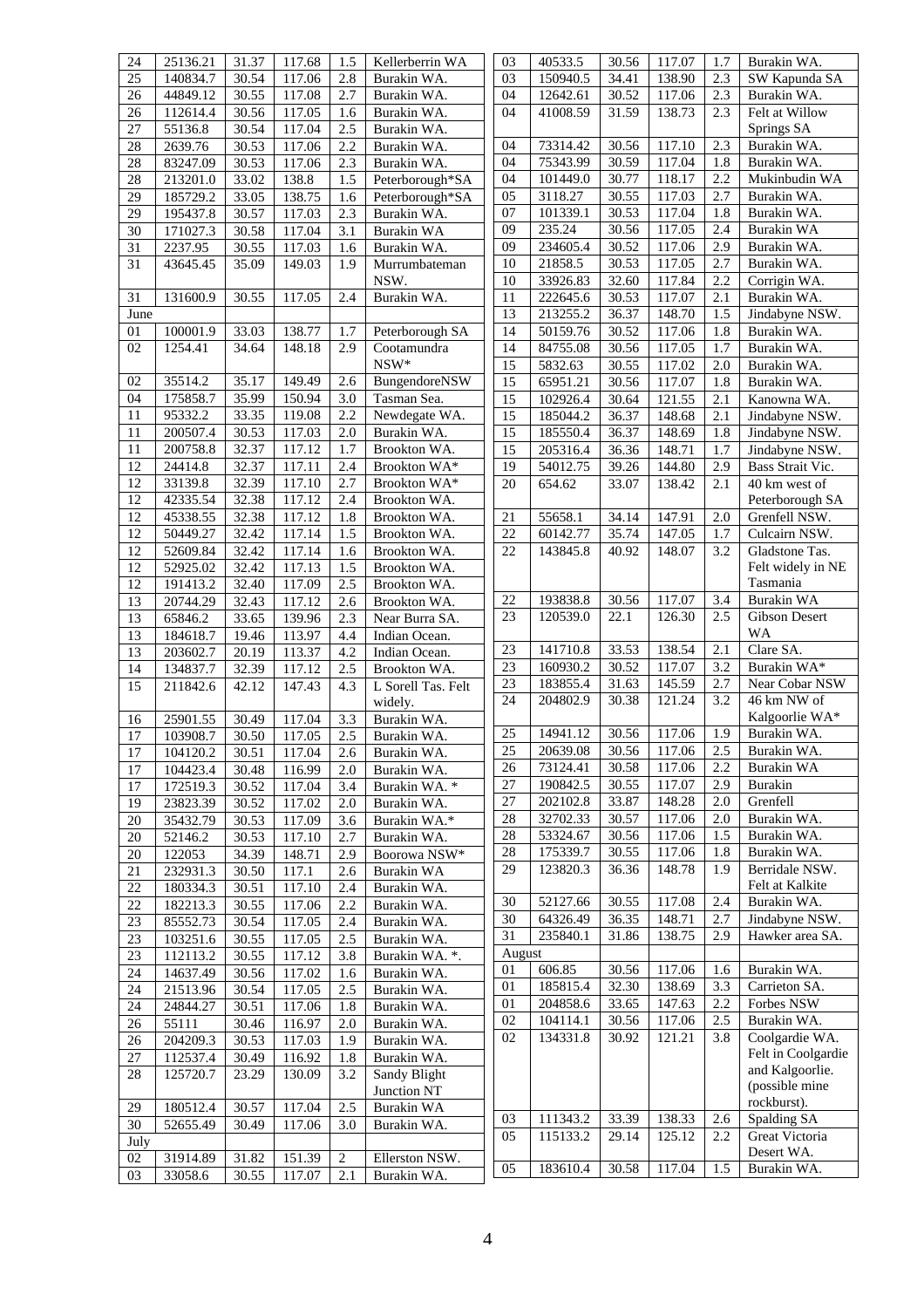| 05   | 201627.3 | 30.58 | 117.05 | 1.9 | Burakin WA. |
|------|----------|-------|--------|-----|-------------|
| 06   | 54954.95 | 30.56 | 117.08 | 3.2 | Burakin WA. |
| 06   | 220152.5 | 30.53 | 117.04 | 1.6 | Burakin WA. |
| felt |          |       |        |     |             |

\_\_\_\_\_\_\_\_\_\_\_\_\_\_\_\_\_\_\_\_\_\_\_\_\_\_\_\_\_\_\_\_\_\_\_\_\_\_\_\_\_\_\_

*The AEES subscription year is the fiscal year. It is expensive to send each member an individual reminder that fees are due so please help us by sending your subscription for 2001/2002 to AEES if you haven't already done so (attn: Barbara Butler, Civil and Environmental Engineering Dept, Melbourne University Parkville Vic 3052) or renew through IEAust's annual subscription system by marking AEES your preferred Society. If you change address or if you know a member who is not receiving the newsletter please advise the Secretary or Barbara.*

## **News**

#### **CRC for Construction Innovation**

The Brisbane-based Cooperative Research Centre for Construction Innovation (CRC CI) has been officially launched. The new CRC is a collaboration between nineteen industry, government and research partners across Australia.

The CRC CI has been made possible through a \$14 million federal government grant and \$50 million in industry, research and other government funding.

Research committee chair John Oliver said it is the most significant commitment ever made to construction research in Australia. (from IEAust enews)

#### **Large earthquake in Argentina**

and Tucuman areas.

U.S. DEPARTMENT OF THE INTERIOR GEOLOGICAL SURVEY NO. 2-155 NEIC QUICK EPICENTER DETERMINATIONS *MAY 28* UTC TIME LAT LONG DEP mb Ms<br>040421.8 28.938S 66.571W 23D 6.1 040421.8 28.938S 66.571W 23D 6.1 5.7 CATAMARCA PROVINCE, ARGENTINA. MW 6.0 (HRV), 5.9 (GS). At least 27 people treated for injuries, forty to sixty houses collapsed and about fifty percent of the houses sustained some damage in the areas of Aminga, Anillaco and Aqua Blanca. Felt strongly in the Catamarca, La Rija, Santiago del Estero

(Ed This is an intraplate earthquake, like those in Australia).

#### **New Earthquake Engineering Society**

Coincidently Argentina has just established a national Earthquake Engineering Society. Good timing!

| - 08            |  |  | 170234.8   34.99   148.69   2.0   Burrunjuck NSW |
|-----------------|--|--|--------------------------------------------------|
| - 09            |  |  | 165031.1   36.37   145.15   2.5   Tatura Vic.    |
| $\overline{10}$ |  |  | 120829.3   33.80   148.77   2.7   Cowra NSW.     |

## **Changes to the Building Code of Australia and Revision of the Loading Standards As1170 Series.**

*Dr Lam Pham, Chief Research Scientist, CSIRO Building Construction and Engineering / ABCB Senior Manager provided the following abstract for a talk he gave in Canberra to IEAust members and guests on Tuesday 13 August.*

The Building Code of Australia (BCA) is a uniform set of technical provisions for the design and construction of buildings and other structures throughout Australia. It is produced and maintained by the Australian Building Codes Board (ABCB) on behalf of the Commonwealth Government and all State and Territory Governments.

The Loading Standards (AS1170 Series) are referenced in the BCA as a means of compliance with the requirements of the BCA. They are key documents required for structural design.

There have been some changes in the policy of the ABCB concerning the BCA Referenced Standards. The Loading Standards are the first to be affected by these changes.

This presentation outlines recent changes in ABCB policy and their effect on the current revision of the Loading Standards. There will be a need for structural engineers to refer to the BCA in their day-to-day work. A brief review of the major changes to the Loading Standards is also presented.

## **Earthquake Prediction in South Australia**

Now we can confess. Seismologists in Australia were alerted early last year of an impending earthquake in the mid-north of South Australia. Professor Peter Mora announced the prediction at a scientific meeting in Canberra but warned the audience against alerting the media to prevent a panic. A joint team from the China Seismological Bureau and Queensland University used the accelerating moment release and LURR methods to predict a moderate to large earthquake in the mid-north of SA with a generous 12 month time window closing in mid-2002.

The mid-north is a relatively active area of South Australia so there was definitely a chance of such an earthquake occurring anyway. But it didn't.

Emergency services were duly advised but, like their French counterparts when warned of an impending eruption under Paris, could only revise their response rather than debate the science.

Earthquake source studies are in their infancy and little is known about what triggers or stops an earthquake. Prediction efforts should be applauded and financed, particularly the study of the source dynamics.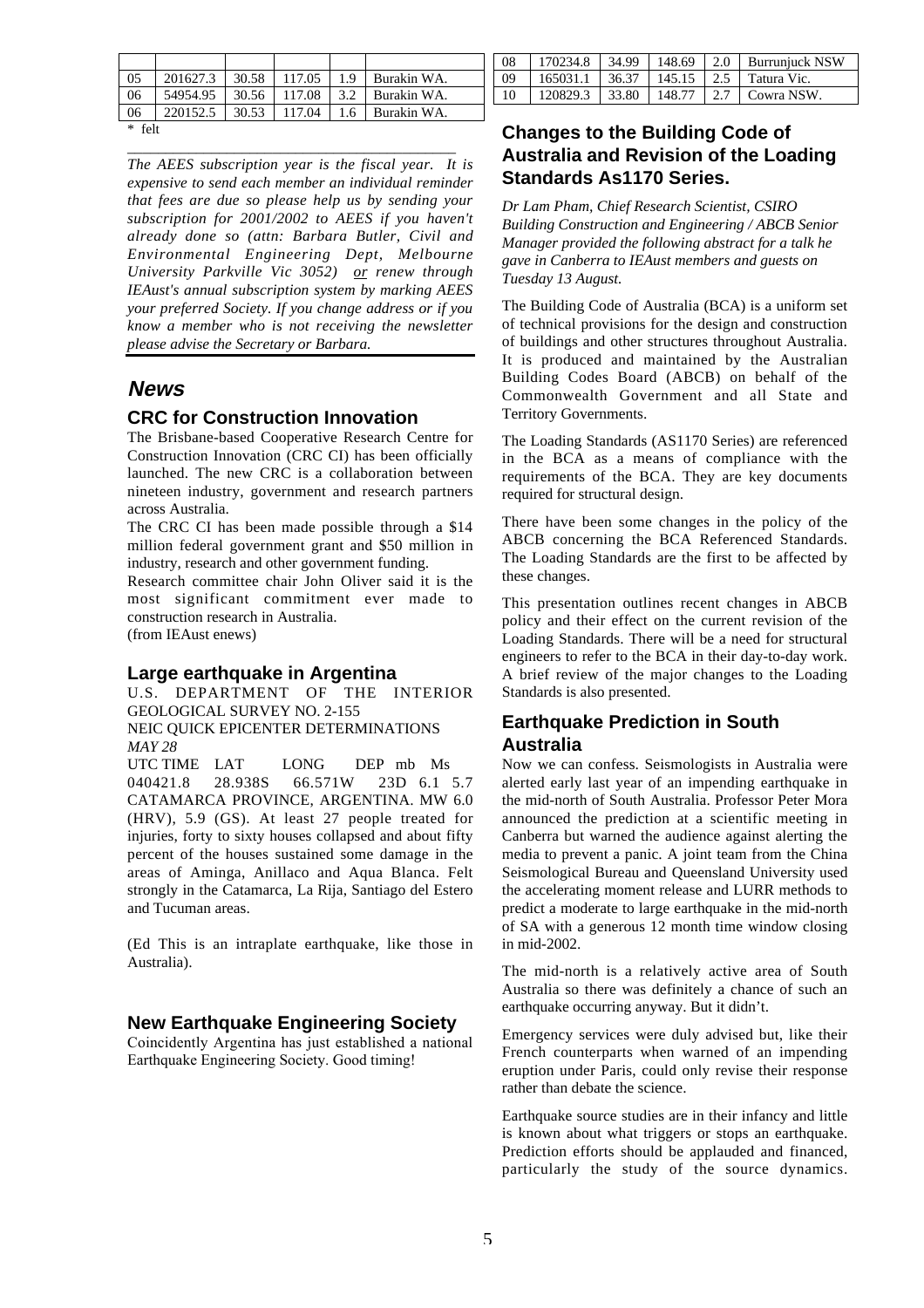Fortunately this prediction was not broadcast. It is good to see that pattern studies are progressing and we should accept that false alarms are just milestones along the rocky paths to better models.

## **Professional Indemnity Insurance – are you getting any?**

If you are in my position you are not. It is virtually impossible to get PI insurance in Australia at the moment, especially it seems if you are in the risk/hazard assessment business. But isn't that the business the insurance industry is/was in? So what's wrong?

The cover story in IEAust's magazine Engineers Australia of July 2002 (Vol 74 No 7) is titled *Shortterm outlook for professional indemnity insurance is bleak*. It seems Dr Peter Miller has been predicting this crisis for many years. This is due to the increasing propensity for litigation, a decrease in insurance business profitability nationally and internationally and lack of tort law reform in Australia. It seems that the insurance industry has been relying on profits from investments rather than underwriting to produce income.

A paper by the Association of Consulting Engineers Australia says that claims are often made on the perceived capacity to pay rather than the perceived responsibility for damage. This is apparently what happened in a case following the 1989 Newcastle earthquake, the Newcastle City Council was seen to have the deepest pockets.

The Engineers Australia article shows a remarkable graph of global insurance losses vs time. The trend is not only for higher mean losses over the last two decades but a rapidly escalating variance in losses per year.

In Australia the Newcastle earthquake of 1989 and the Sydney hailstorm a decade later caused record insurance payments.

Peter Miller pointed out that events such as acts of war, riot and civil commotion were previously uninsurable but the WTC collapse absorbed about a third of the total international reinsurance pool. Earthquakes too were once considered by insurance companies to be acts of god but are now covered in your fire policy at no extra premium cost.

Miller says that we *need to be less* risk averse at a time when we are demonstrating that we *want to be more* risk averse.

Kevin McCue

ps IEAust is welcoming feedback about the difficulties being experienced getting PI insurance. Contact Ann Ryle at aryle@ieaust.org.au

## **FORTHCOMING CONFERENCES**

21 - 25 July 2002  $7<sup>th</sup>$  US National Conference on Earthquake Engineering, Boston USA.

**15 – 20 August 2002** The International Conference on advances iand new challenges in Earthquake Engineering Research, Harbin and Hong Kong, China. Information at http://mceer.buffalo.edu

9 - 13 September 2002 The 12<sup>th</sup> European Conference on Earthquake Engineering, Barbican Centre London.

**16 - 19 September 2002** 3rd International Conference on Continental Earthquakes. www.icce.ac.cn

**3 – 6 Oct 2002** Hazards 2002 Symposium, 9th International Symposium on Natural and Human-made Hazards. Disaster Mitigation in the Perspective of the New Millennium, Antalya, Turkey

We would like to inform you that HAZARDS 2002 is about geological, meteorological, hydrological, marine, and human-made hazards. Contacts at:

http://www.hazards2002.metu.edu.tr

**13 - 15 February 2003 PCEE** Pacific Conference on Earthquake Engineering. Christchurch New Zealand.

(closing date for abstracts was April 2002).

www.nzsee.co.nz/pcee

.

12 - 14 May 2003 SEE4, 4<sup>th</sup> International Conference on Seismology and Earthquake Engineering. Tehran. www.iiees.ac.ir

**22 - 26 June 2003 Soil-Rock2003**, MIT, 12th Panamerican Conference on Soil Mechanics and Geotechnical Engineering, and 39th US Rock Mechanics Symposium.

## **NEW BOOKS (& OLD) / REPORTS**

Australian Seismological Report - 1998 Record 2002/1 Geoscience Australia Sales Centre ph: 02 6249 9519, fax: 02 6249 9982